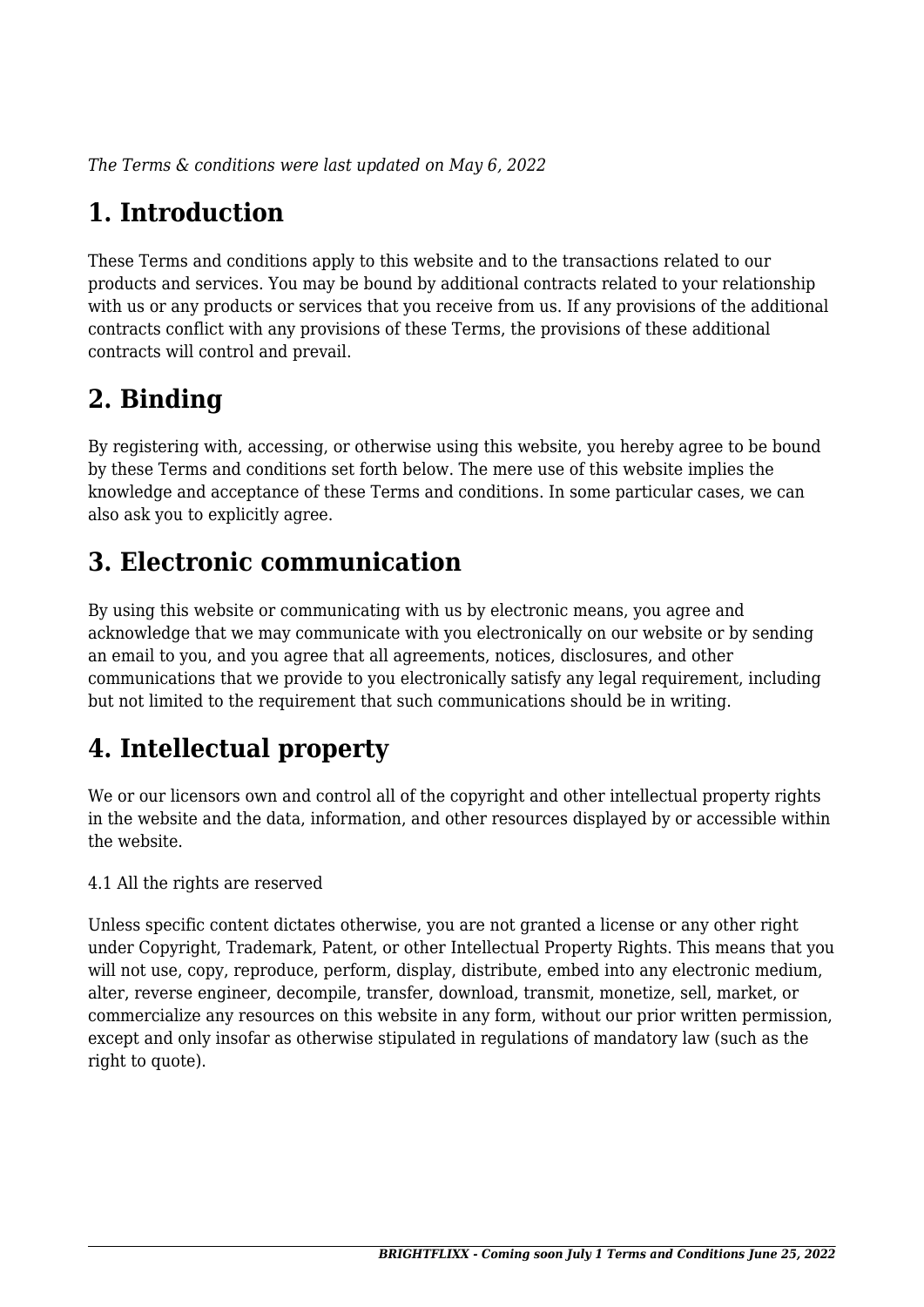#### **5. Newsletter**

Notwithstanding the foregoing, you may forward our newsletter in the electronic form to others who may be interested in visiting our website.

# **6. Third-party property**

Our website may include hyperlinks or other references to other party's websites. We do not monitor or review the content of other party's websites which are linked to from this website. Products or services offered by other websites shall be subject to the applicable Terms and Conditions of those third parties. Opinions expressed or material appearing on those websites are not necessarily shared or endorsed by us.

We will not be responsible for any privacy practices or content of these sites. You bear all risks associated with the use of these websites and any related third-party services. We will not accept any responsibility for any loss or damage in whatever manner, however caused, resulting from your disclosure to third parties of personal information.

#### **7. Responsible use**

By visiting our website, you agree to use it only for the purposes intended and as permitted by these Terms, any additional contracts with us, and applicable laws, regulations, and generally accepted online practices and industry guidelines. You must not use our website or services to use, publish or distribute any material which consists of (or is linked to) malicious computer software; use data collected from our website for any direct marketing activity, or conduct any systematic or automated data collection activities on or in relation to our website.

Engaging in any activity that causes, or may cause, damage to the website or that interferes with the performance, availability, or accessibility of the website is strictly prohibited.

### **8. Registration**

You may register for an account with our website. During this process, you may be required to choose a password. You are responsible for maintaining the confidentiality of passwords and account information and agree not to share your passwords, account information, or secured access to our website or services with any other person. You must not allow any other person to use your account to access the website because you are responsible for all activities that occur through the use of your passwords or accounts. You must notify us immediately if you become aware of any disclosure of your password.

After account termination, you will not attempt to register a new account without our permission.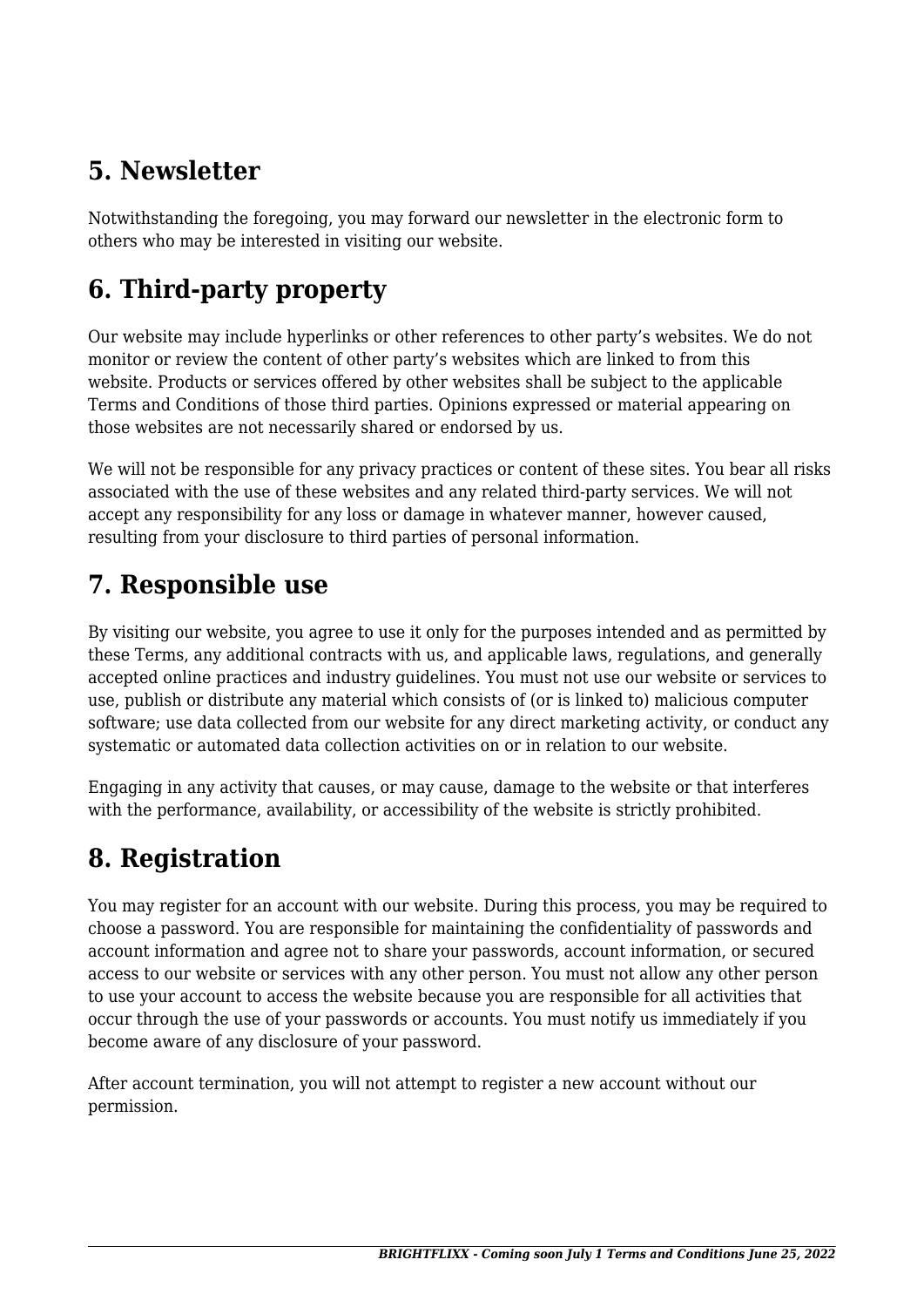#### **9. Idea submission**

Do not submit any ideas, inventions, works of authorship, or other information that can be considered your own intellectual property that you would like to present to us unless we have first signed an agreement regarding the intellectual property or a non-disclosure agreement. If you disclose it to us absent such written agreement, you grant to us a worldwide, irrevocable, non-exclusive, royalty-free license to use, reproduce, store, adapt, publish, translate and distribute your content in any existing or future media.

### **10. Termination of use**

We may, in our sole discretion, at any time modify or discontinue access to, temporarily or permanently, the website or any Service thereon. You agree that we will not be liable to you or any third party for any such modification, suspension or discontinuance of your access to, or use of, the website or any content that you may have shared on the website. You will not be entitled to any compensation or other payment, even if certain features, settings, and/or any Content you have contributed or have come to rely on, are permanently lost. You must not circumvent or bypass, or attempt to circumvent or bypass, any access restriction measures on our website.

### **11. Warranties and liability**

Nothing in this section will limit or exclude any warranty implied by law that it would be unlawful to limit or to exclude. This website and all content on the website are provided on an "as is" and "as available" basis and may include inaccuracies or typographical errors. We expressly disclaim all warranties of any kind, whether express or implied, as to the availability, accuracy, or completeness of the Content. We make no warranty that:

- this website or our content will meet your requirements;
- this website will be available on an uninterrupted, timely, secure, or error-free basis.

Nothing on this website constitutes or is meant to constitute, legal, financial or medical advice of any kind. If you require advice you should consult an appropriate professional.

The following provisions of this section will apply to the maximum extent permitted by applicable law and will not limit or exclude our liability in respect of any matter which it would be unlawful or illegal for us to limit or to exclude our liability. In no event will we be liable for any direct or indirect damages (including any damages for loss of profits or revenue, loss or corruption of data, software or database, or loss of or harm to property or data) incurred by you or any third party, arising from your access to, or use of, our website.

Except to the extent any additional contract expressly states otherwise, our maximum liability to you for all damages arising out of or related to the website or any products and services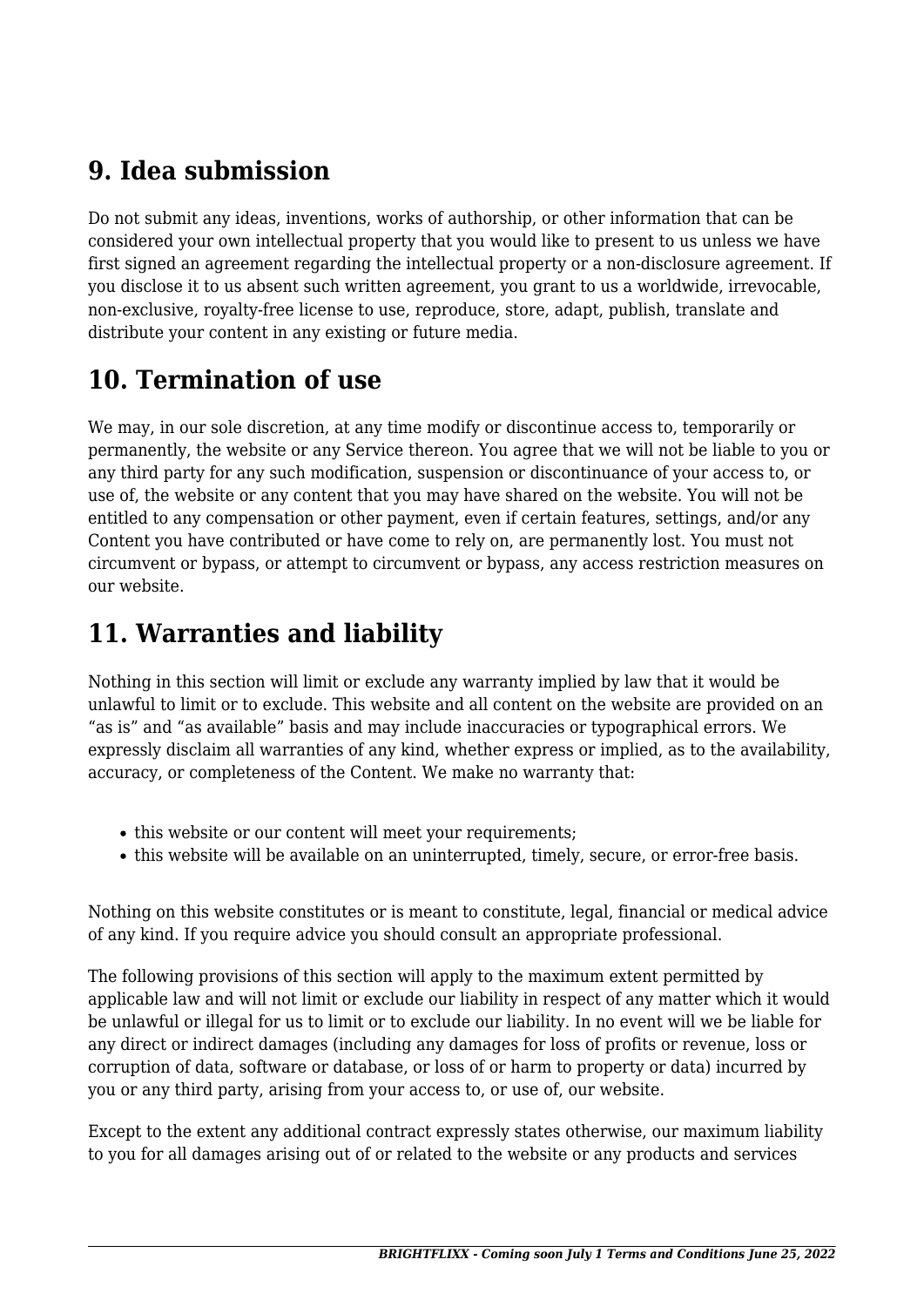marketed or sold through the website, regardless of the form of legal action that imposes liability (whether in contract, equity, negligence, intended conduct, tort or otherwise) will be limited to the total price that you paid to us to purchase such products or services or use the website. Such limit will apply in the aggregate to all of your claims, actions and causes of action of every kind and nature.

### **12. Privacy**

To access our website and/or services, you may be required to provide certain information about yourself as part of the registration process. You agree that any information you provide will always be accurate, correct, and up to date.

We have developed a policy to address any privacy concerns you may have. For more information, please see our [Privacy Statement](https://www.brightflixx.com/privacy-statement-us/?cmplz_region_redirect=true) and our [Cookie Policy](https://www.brightflixx.com/cookie-policy-us/?cmplz_region_redirect=true).

### **13. Accessibility**

We are committed to making the content we provide accessible to individuals with disabilities. If you have a disability and are unable to access any portion of our website due to your disability, we ask you to give us a notice including a detailed description of the issue you encountered. If the issue is readily identifiable and resolvable in accordance with industrystandard information technology tools and techniques we will promptly resolve it.

### **14. Export restrictions / Legal compliance**

Access to the website from territories or countries where the Content or purchase of the products or Services sold on the website is illegal is prohibited. You may not use this website in violation of export laws and regulations of United Arab Emirates.

# **15. Assignment**

You may not assign, transfer or sub-contract any of your rights and/or obligations under these Terms and conditions, in whole or in part, to any third party without our prior written consent. Any purported assignment in violation of this Section will be null and void.

### **16. Breaches of these Terms and conditions**

Without prejudice to our other rights under these Terms and Conditions, if you breach these Terms and Conditions in any way, we may take such action as we deem appropriate to deal with the breach, including temporarily or permanently suspending your access to the website, contacting your internet service provider to request that they block your access to the website, and/or commence legal action against you.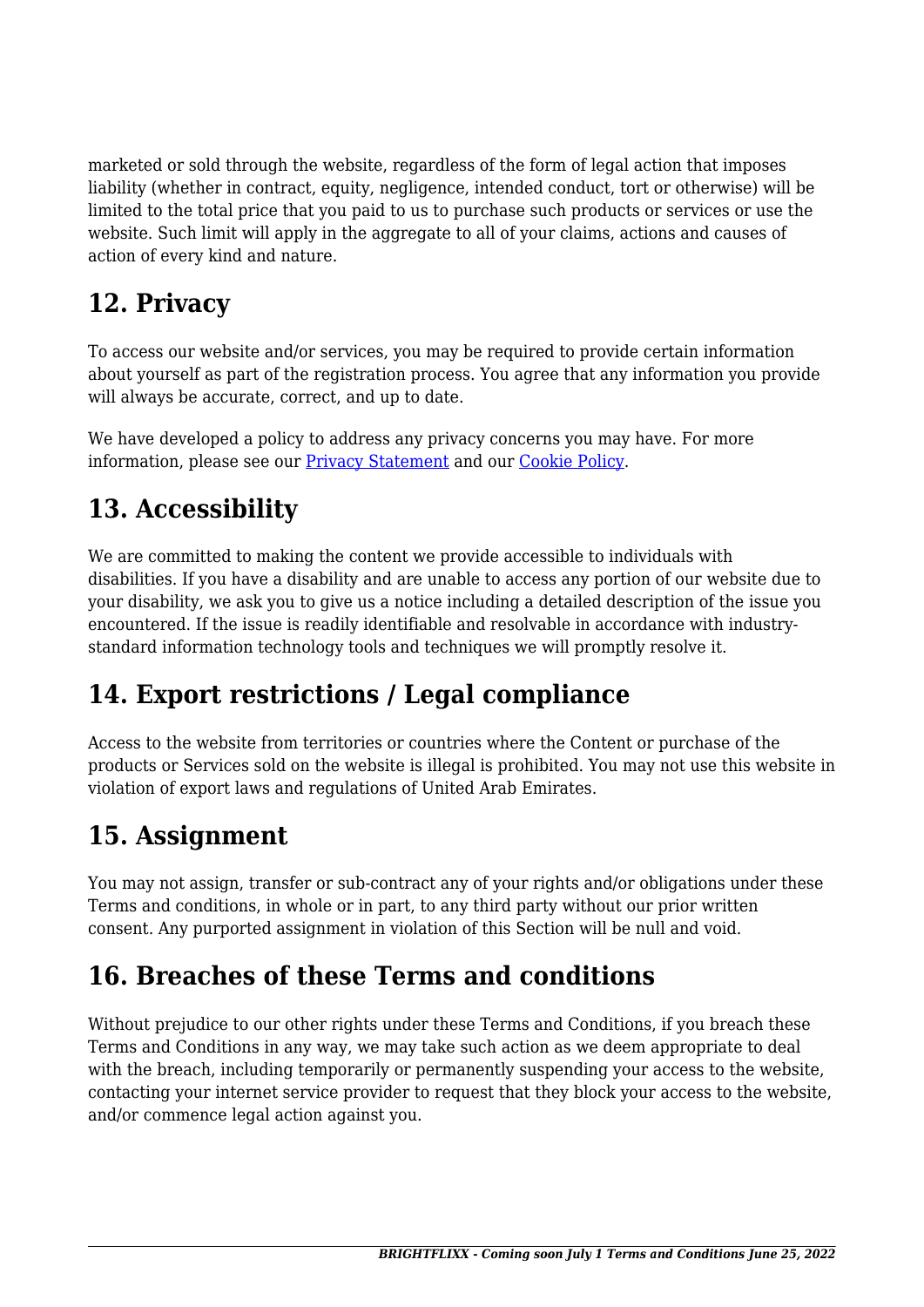## **17. Force majeure**

Except for obligations to pay money hereunder, no delay, failure or omission by either party to carry out or observe any of its obligations hereunder will be deemed to be a breach of these Terms and conditions if and for as long as such delay, failure or omission arises from any cause beyond the reasonable control of that party.

#### **18. Indemnification**

You agree to indemnify, defend and hold us harmless, from and against any and all claims, liabilities, damages, losses and expenses, relating to your violation of these Terms and conditions, and applicable laws, including intellectual property rights and privacy rights. You will promptly reimburse us for our damages, losses, costs and expenses relating to or arising out of such claims.

#### **19. Waiver**

Failure to enforce any of the provisions set out in these Terms and Conditions and any Agreement, or failure to exercise any option to terminate, shall not be construed as waiver of such provisions and shall not affect the validity of these Terms and Conditions or of any Agreement or any part thereof, or the right thereafter to enforce each and every provision.

#### **20. Language**

These Terms and Conditions will be interpreted and construed exclusively in English. All notices and correspondence will be written exclusively in that language.

#### **21. Entire agreement**

These Terms and Conditions, together with our [privacy statement](https://www.brightflixx.com/privacy-statement-us/?cmplz_region_redirect=true) and [cookie policy,](https://www.brightflixx.com/cookie-policy-us/?cmplz_region_redirect=true) constitute the entire agreement between you and Brightflixx LLC in relation to your use of this website.

# **22. Updating of these Terms and conditions**

We may update these Terms and Conditions from time to time. The date provided at the beginning of these Terms and Conditions is the latest revision date. We will give you a written notice of any changes or updates, and the revised Terms and Conditions will become effective from the date that we give you such a notice. Your continued use of this website following the posting of changes or updates will be considered notice of your acceptance to abide by and be bound by these Terms and Conditions. To request a prior version of these Terms and conditions, please contact us.